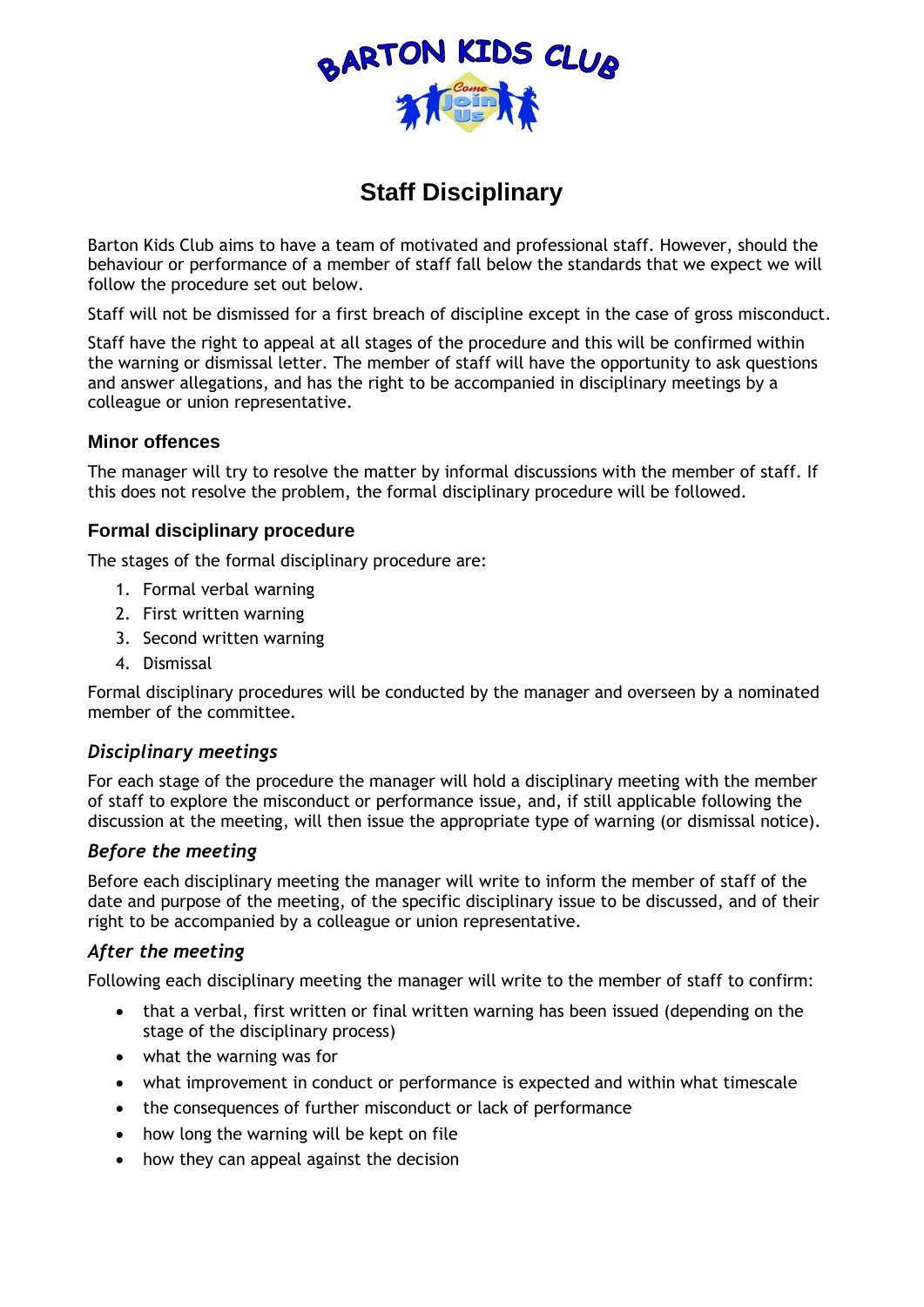

# *Keeping notes of warnings*

Notes of warnings will be kept in the staff member's personnel file as follows:

- **Formal verbal warning**: A note of the warning will be kept on file, but will be disregarded after six months if their performance or conduct is satisfactory.
- **First written warning**: A copy of the warning will be kept on file, but will be disregarded after 12 months if their performance or conduct is satisfactory.
- **Final written warning**: A copy of the final written warning will be kept on file, but will be disregarded after 24 months if the performance or conduct of the member of staff remains satisfactory.

# **Dismissal**

If, during the period of the final written warning, there is a further breach of Club rules, or if the member of staff's performance has still not improved, dismissal will normally result. There will be a final disciplinary meeting at which this decision is made. The procedure for the meeting follows that described above for the earlier disciplinary meetings.

Immediately after the final disciplinary meeting the manager will write to the member of staff to confirm:

- that at the disciplinary meeting it was decided that their conduct/performance was still unsatisfactory and that they will be dismissed
- why they are being dismissed
- when their last day of service will be
- how they can appeal against the decision.

If the decision was taken not to dismiss the member of staff, this must also be confirmed in writing.

Barton Kids Club may take advice from an HR professional before reaching the dismissal stage.

# **Gross misconduct**

Staff will be dismissed without notice if they are found to have committed an act of gross misconduct. Examples of gross misconduct include:

- Child abuse
- Failing to comply with health and safety requirements
- Physical violence
- Ignoring a direct instruction given by the manager
- Persistent bullying, sexual or racial harassment
- Being unfit for work through alcohol or illegal drug use
- Theft, fraud or falsification of documents
- Being disqualified from working with children

The manager will investigate the alleged incident thoroughly and discuss with a nominated member of the committee before any decision to dismiss is made.